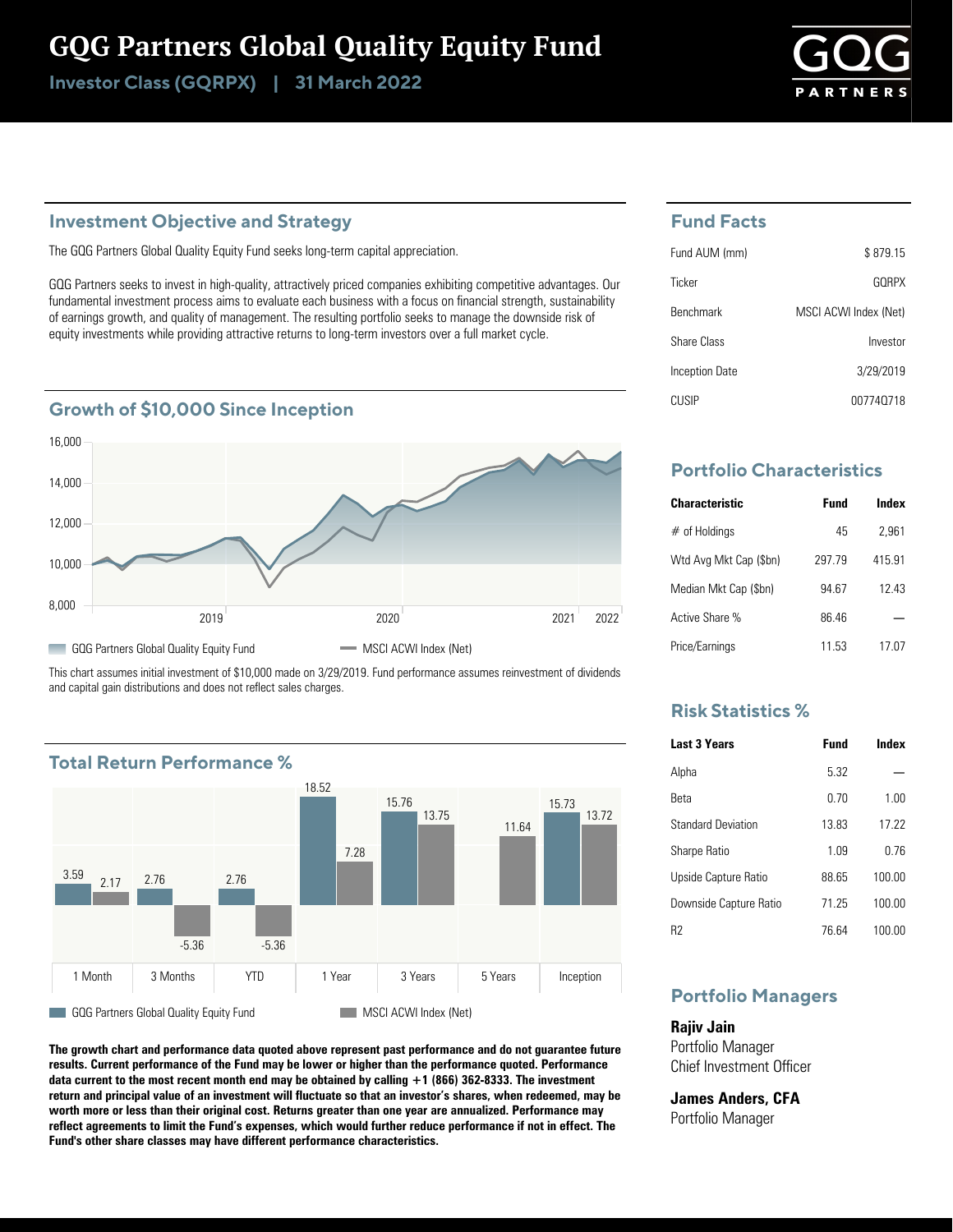# GQG Partners Global Quality Equity Fund

Investor Class (GQRPX) | 31 March 2022



#### **Top 10 Holdings** (% total portfolio)

| Holding                         | Fund |
|---------------------------------|------|
| Exxon Mobil Corp                | 59   |
| Walmart Inc.                    | 57   |
| AstraZeneca PLC                 | 4.7  |
| Occidental Petroleum Corp       | 4.2  |
| Philip Morris International Inc | 41   |
| Procter & Gamble Co.            | 3.8  |
| Altria Group Inc                | 3.5  |
| UnitedHealth Group Inc          | 3.4  |
| British American Tobacco PLC    | 34   |
| Johnson & Johnson               | 3.2  |
|                                 |      |

#### **Sectors** (% portfolio equity)

| <b>Sector</b>                 | <b>Fund</b> | Index | Under/Over |
|-------------------------------|-------------|-------|------------|
| <b>Communication Services</b> | 3.1         | 8.1   |            |
| <b>Consumer Discretionary</b> |             | 11.7  |            |
| <b>Consumer Staples</b>       | 23.2        | 6.9   |            |
| Energy                        | 24.0        | 4.3   |            |
| <b>Financials</b>             | 6.2         | 14.6  |            |
| Healthcare                    | 16.7        | 11.9  |            |
| Industrials                   | 2.8         | 9.5   |            |
| Information Technology        | 4.8         | 22.4  |            |
| <b>Materials</b>              | 12.4        | 5.0   |            |
| <b>Real Estate</b>            |             | 2.7   |            |
| Utilities                     | 6.8         | 2.9   |            |

#### **Portfolio Holdings**

Portfolio holdings are subject to change without notice. Cash and cash equivalents represented 5.27% of the total portfolio.

Top ten holdings identified and described do not represent all securities purchased, sold, or recommended for inclusion in the Fund and no assumption should be made that such securities or future recommendations were or will be profitable in the future.

Country allocations reflect the country of risk of the securities in the portfolio as assigned by Morningstar, though GQG's portfolios are constructed based upon GQG's assessment of each issuer's country of risk exposure, which may not be the same as Morningstar's country assignment.

#### **Fund Expense %**

| <b>Net Expense Ratio*</b>  | 0.90 | *GQG Partners is contractually |
|----------------------------|------|--------------------------------|
| <b>Gross Expense Ratio</b> | 0.91 | waiving fees until 11/30/2022. |

#### **Morningstar Ratings**

| Period  | $\#$ of Stars $\#$ of Funds |     |
|---------|-----------------------------|-----|
| Overall | ****                        | 306 |
| 3 Year  | ****                        | 306 |
| 5 Year  |                             | 265 |
| 10 Year |                             | 167 |

As of 3/31/2022. Ratings based on riskadjusted returns for funds in the category US Fund World Large-Stock Growth. The information contained herein: (1) is proprietary to Morningstar and/or its content providers; (2) may not be copied or distributed; and (3) is not warranted to be accurate, complete, or timely. Neither Morningstar nor its content providers are responsible for any damages or losses arising from any use of this information. Past performance is no guarantee of future results.

#### **Fund Sector Over Time** (% portfolio equity)



#### **Top 10 Countries** (% portfolio equity)